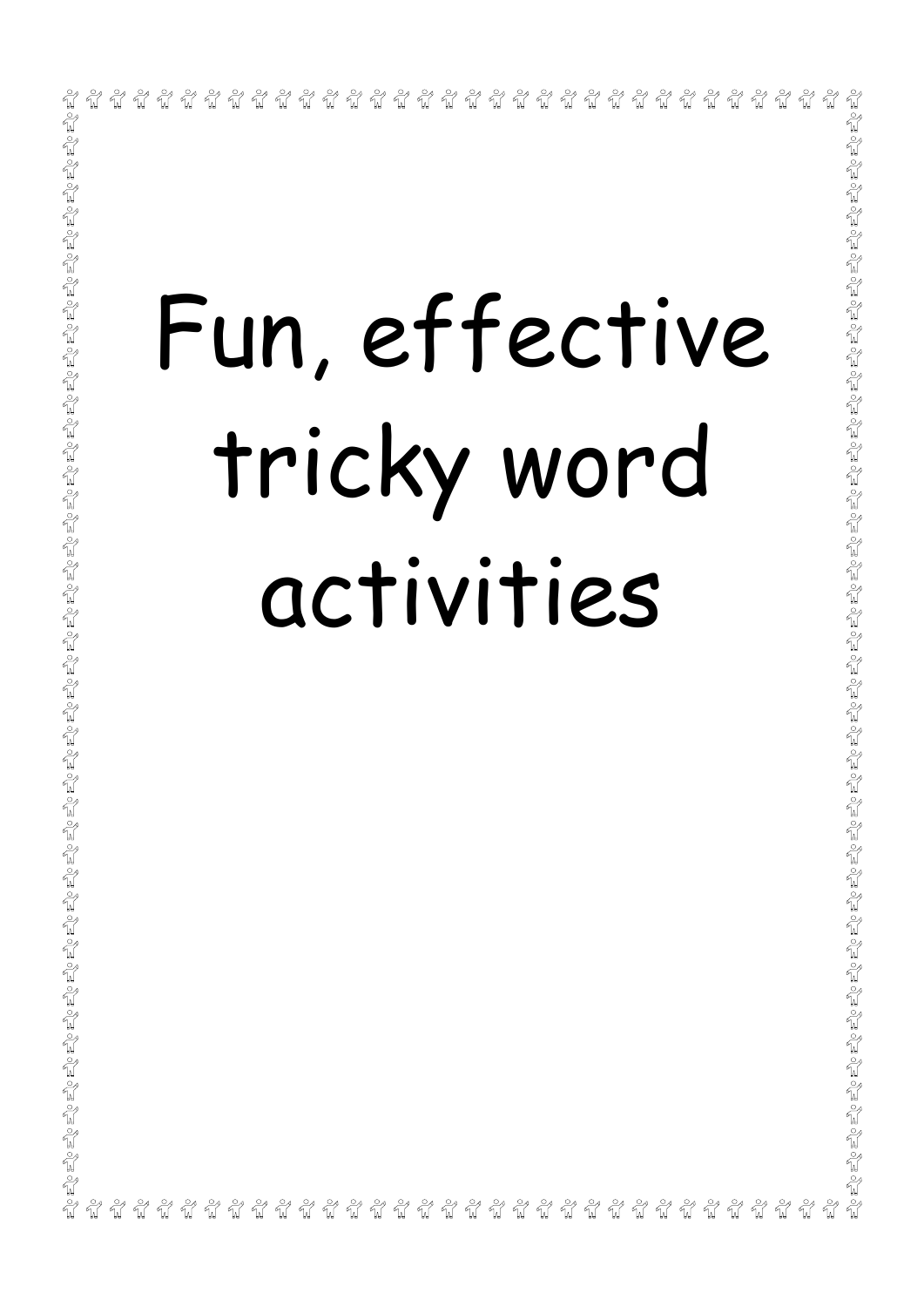The following activities are designed to develop children's ability to read and write tricky words. These activities are multisensory to meet the needs of different types of learners – visual, auditory, kinaesthetic. Some are suitable for whole class work some for groups or pairs in independent activities.

**Put your words on large pieces of card in the form of 'splats' – you can use them in lots of different ways.**

- **Big book words** choose tricky words from a shared text, write them out on large cards. When the words are read the children either hold up their word if it matches, put their hands up when they spot it, or find it on the page. You could extend the more able children by giving them two or three to choose from or use more challenging tricky words.
- **Matching pairs** you will need 2 sets of chosen tricky words. Spread the words out on the floor. The children take a word from the duplicate pile and find the matching word.
- **Story games** make simple Bingo games based on your favourite stories to help the children recognise tricky words supported by a strong context.
- **Jumping Jacks –** spread your chosen words on the floor. The children jump on or over the words in response to an instruction – "Jump on **my**", "Jump over **like**". Children could also choose a word to jump on and shout out or choose a word for their friend to jump on.
- **Blockbusters** spread the word cards out across the classroom or outdoor area and ask the children if they can make it across the room calling out each word as they jump?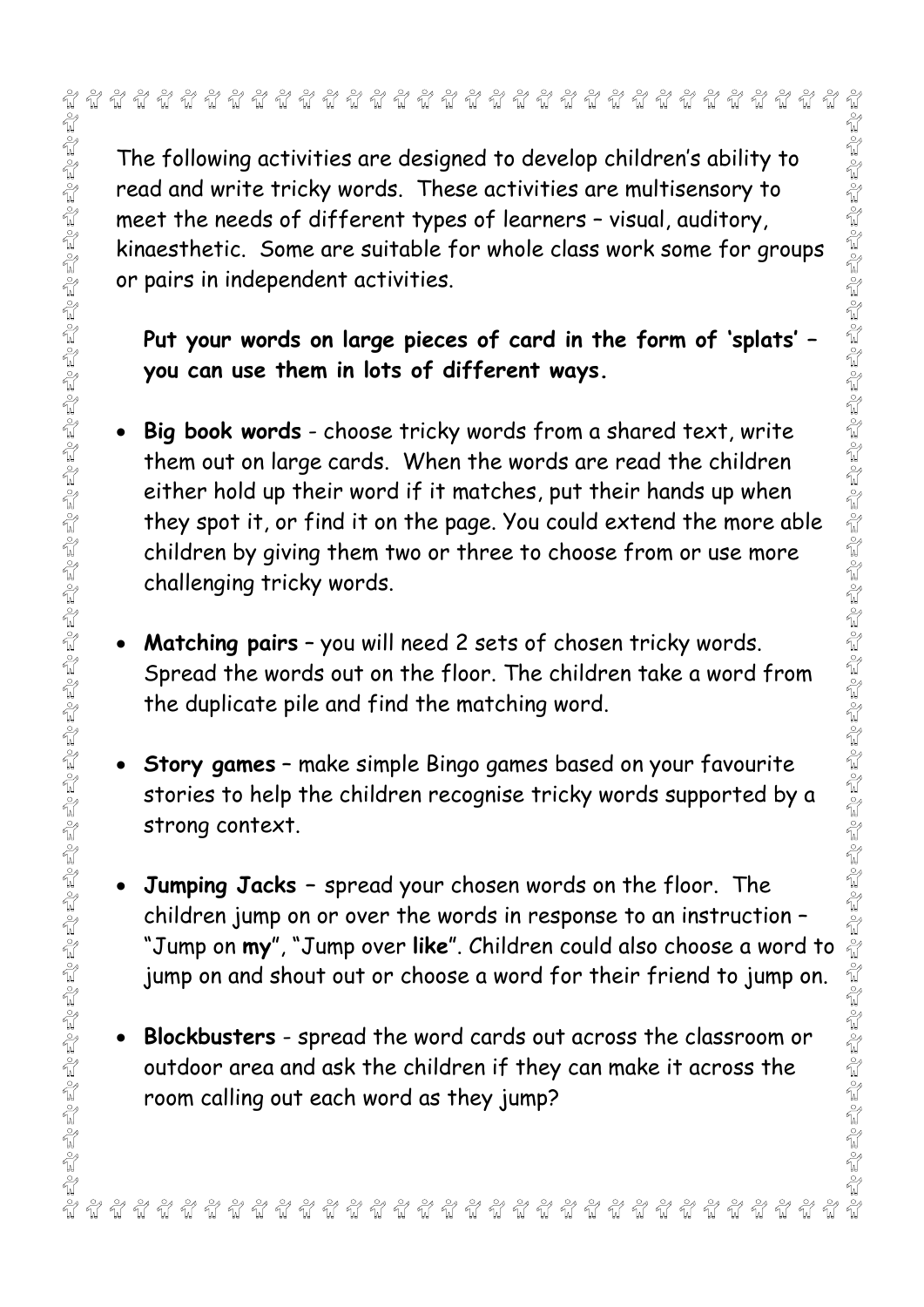- **Hot Shot –** with the words still spread on the floor take turns to throw a beanbag or quoit onto a word and call out the word it lands on.
- **Musical stepping stones** (similar to musical chairs) whisper the word you land on to your neighbour when the music stops, or your neighbour could reads yours and you read theirs.
- **'Pass the parcel'** each child has a word, they pass them round to the music and then read them aloud when the music stops.
- **Magic word bag** pull words slowly out of a magic word bag, who can be the first to guess what it says?
- **Human sentences** give a group of children a word each from a sentence they are familiar with (e.g. a simple sentence from a story or nursery rhyme). Choose another child to make the words into a sentence by reordering the children.
- **Pelmanism**  spread two of each word face down in the middle of the circle. The children take it in turns to turn two words over to try and find a pair. They have to read both words each time. When they make a pair they keep the cards. This could also be adapted to focus on rhyming words.
- **Exchange game** children stand in a circle each holding a different word card. A child starts by choosing a word they can read opposite them in the circle. The child calls the word out and then walks across the circle to take the place of the person with that card. The second child repeats the process until everyone has had a turn.

 $\frac{8}{10}$